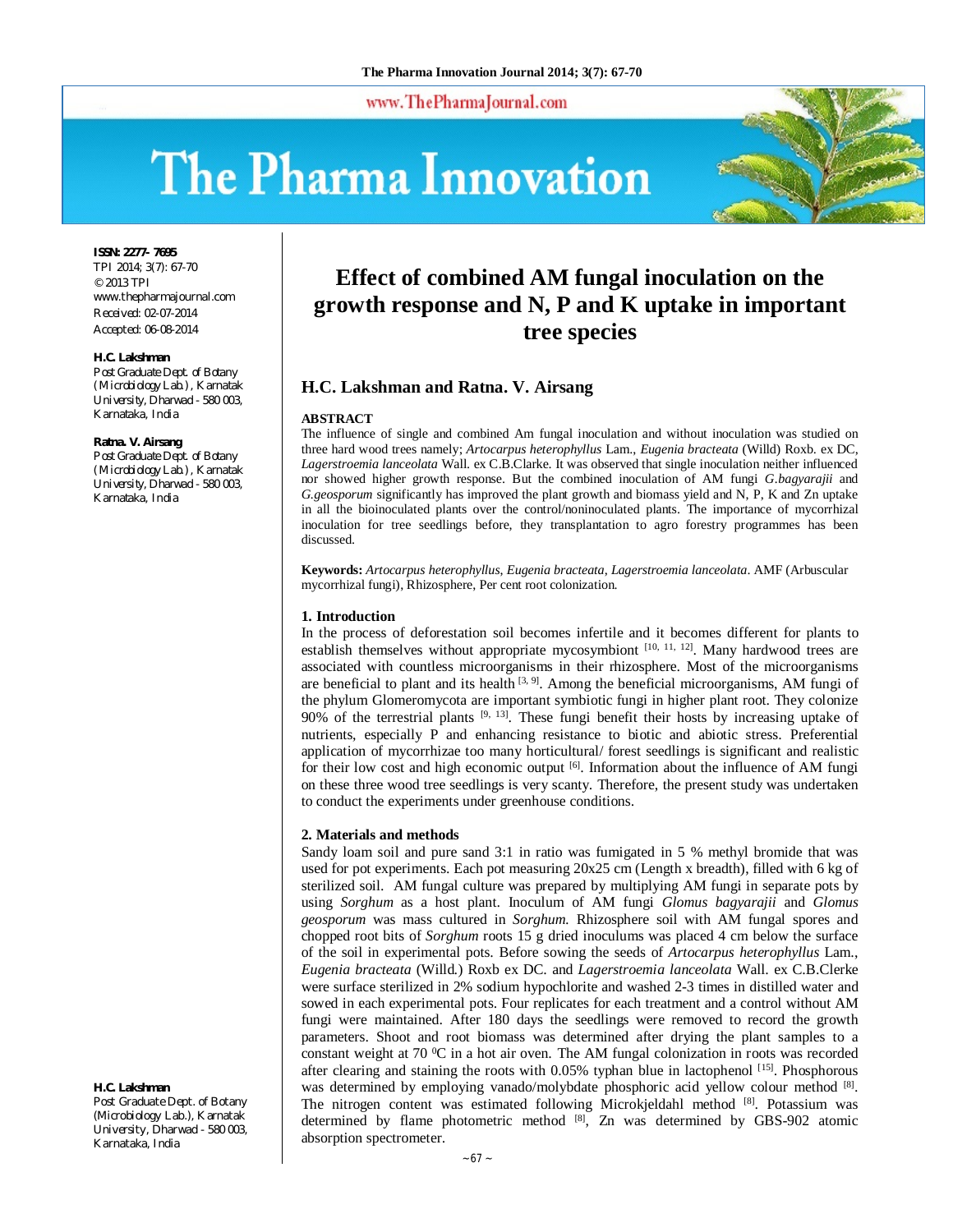## **3. Results and Discussion**

The data on growth and percent root colonization and spore number/50 g soil of three hard wood tree seedlings shown in (Table 1). Response of three tree seedlings brought considerable improvement of growth, dry matter, N, P, K and Zn uptake when, the plants are inoculated with *Glomus bagyarajii* and G*lomus geosporum* in *Artocarpus heterophyllus*  Lam., *Eugenia bracteata* (Willd) Roxb ex DC. and *Lagerstroemia lanceolata* ex C.B.Clarke (Table 2). Single inoculation (*G. bagyarajii*) brought favorable growth, plants biomass, percent root colonization, spore number and nutrients uptake in *Lagerstroemia lanceolata* Wall.Ex.C.B compare to *Artocarpus heterophyllus* Lam. and *Eugenia bracteata* (Willd) Roxb ex DC. But optimum growth responses were recovering in combined inoculation especially in *Eugenia bracteata* (Willd) Roxb. ex DC. Similarly, growth response of all the three trees seedling is depicted in (Fig 1). The results revealed that single inoculation of *Glomus bagyarajii* or *Glomus*  *geosporum* resulted in improvement of plants height, stem diameter, dry weight of stem, root and leaves with root colonization compared to uninoculated plants of *Artocarpus heterophyllus* Lam. and *Eugenia bracteata* (Willd) Roxb ex DC. But this kind of trend was not observed in *Lagerstroemia lanceolata* Wall. ex C.B.Clarke. *Glomus bagyarajii* influenced significantly than *G. geosporum*. Overall the, combined inoculation of *Glomus bagyarajii* and *G. geosporum* brought optimum growth as compared to the uninoculated control plants. The present findings are for with the early workers reported documents on olive tree by Victoria E<sup>[16]</sup>, Giri B<sup>[4]</sup> had reported the positive response on *Cassia siamea* with the inoculation of *Rhizophagus fasciculatus* and *Glomus macrocarpum*. Single AM fungal inoculation may not be recommended for hard wood trees. The present findings are in accordance with earlier observations of  $[2]$ , who have reported that mycorrhizal fungi differed in their efficacy on particular host.

| <b>Tree species</b>                               | <b>Treatments</b> | Per cent root<br>colonization<br>(%) | Spore number/50 g<br>soil<br>٠ |  |  |
|---------------------------------------------------|-------------------|--------------------------------------|--------------------------------|--|--|
| 1. Artocarpus heterophyllus Lam.                  | C                 | ۰                                    |                                |  |  |
|                                                   | Gb                | 51.7a                                | 98c                            |  |  |
|                                                   | Gg                | 45.3d                                | 83 <sub>b</sub>                |  |  |
|                                                   | $Gb + Gg$         | 59.4b                                | 126d                           |  |  |
| 2. Eugenia bracteata (Willd) Roxb ex<br>DC.       | $\mathsf{C}$      |                                      |                                |  |  |
|                                                   | Gb                | 47.3a                                | 87b                            |  |  |
|                                                   | Gg                | 52.8c                                | 101a                           |  |  |
|                                                   | $Gb+Gg$           | 57.2d                                | 114c                           |  |  |
| 3. Lagerstroemia lanceolata Wall.ex<br>C.B.Clarke | C                 | ۰                                    |                                |  |  |
|                                                   | Gb                | 44.5d                                | 71 <sub>b</sub>                |  |  |
|                                                   | Gg                | 41.3c                                | 78a                            |  |  |
|                                                   | $Gb + Gg$         | 49.8b                                | 83c                            |  |  |

Gb- *Glomus bagyarajii*; Gm- *Glomus geosporum*; C- Control. The values followed by the same letter within species are not significantly (P=0.05) according to Duncun's range test.

**Table 2:** Growth response for three hard wood trees species, grown in a mixture of AM fungi at 180 days.

| <b>Tree species</b> | <b>Treatments</b> | <b>Plant</b><br>height<br>shoot | stem<br>diameter<br>root | dry<br>weight<br>leaves | dry<br>weight    | dry<br>weight      | P<br>uptake       | N<br>uptake       | K<br>uptake       | Zn<br>uptake      |
|---------------------|-------------------|---------------------------------|--------------------------|-------------------------|------------------|--------------------|-------------------|-------------------|-------------------|-------------------|
| 1. Artocarpus       | C                 | 14.8a                           | 0.43a                    | 0.84a                   | 0.1a             | 0.1a               | 0.05c             | 0.04c             | 0.02d             | 0.06d             |
| heterophyllus       | Gb                | 28.4a                           | 0.64c                    | 2.32 <sub>b</sub>       | 1.2e             | 1.7 <sub>b</sub>   | 0.11 <sub>b</sub> | 0.08 <sub>b</sub> | 0.04c             | 0.10c             |
| Lam.                | Gg                | 22.3c                           | 0.71d                    | 4.4b                    | 2.2c             | 4.3a               | 0.13 <sub>b</sub> | 0.11 <sub>b</sub> | 0.05 <sub>b</sub> | 0.07 <sub>b</sub> |
|                     | $Gb+Gg$           | 68.5a                           | 0.78 <sub>b</sub>        | 10.2d                   | 3.1d             | 6.1 <sub>b</sub>   | 0.19a             | 0.13a             | 0.08a             | 0.09a             |
| 2. Eugenia          | C                 | 13.3a                           | 0.48a                    | 0.76a                   | 0.1a             | 0.1 <sub>b</sub>   | 0.06d             | 0.05c             | 0.03c             | 0.04d             |
| <i>Bracteata</i>    | Gb                | 28.5a                           | 0.63c                    | 3.3a                    | 2.0c             | 3.6 <sub>b</sub>   | 0.12c             | 0.10d             | 0.07 <sub>b</sub> | 0.06c             |
| (Willd) Roxb        | Gg                | 36.7d                           | 0.71c                    | 5.8b                    | 2.5c             | 3.8a               | 0.15 <sub>b</sub> | 0.12 <sub>b</sub> | 0.08d             | 0.07 <sub>b</sub> |
|                     | $Gb+Gg$           | 73.4e                           | 0.75 <sub>b</sub>        | 11d                     | 3.3 <sub>b</sub> | 0.5.2 <sub>b</sub> | 0.23a             | 0.20a             | 0.09a             | 0.10a             |
| 3.<br>Lagerstroemia | C                 | 14.7a                           | 0.46a                    | 0.86c                   | 1.1a             | 0.1c               | 0.05              | 0.06              | 0.05              | 0.02              |
| lanceolata          | Gb                | 34.2c                           | 0.69c                    | 7.4c                    | 3.1 <sub>b</sub> | 4.3a               | 0.15              | 0.12              | 0.09              | 0.06              |
| Wall.ex.C.B         | Gb                | 31.4d                           | 0.59c                    | 6.3d                    | 2.4d             | 3.7 <sub>b</sub>   | 0.12              | 0.11              | 0.06              | 0.04              |
|                     | $Gb + Gg$         | 63.4e                           | 0.75 <sub>b</sub>        | 9.9d                    | 3.3 <sub>b</sub> | 5.2 <sub>b</sub>   | 0.24              | 0.23              | 0.10              | 0.11              |

Gb- *Glomus bagyarajii*; Gm- *Glomus geosporum*; C- Control. The values followed by the same letter within species are not significantly (P=0.05) according to Duncun's multiple range test.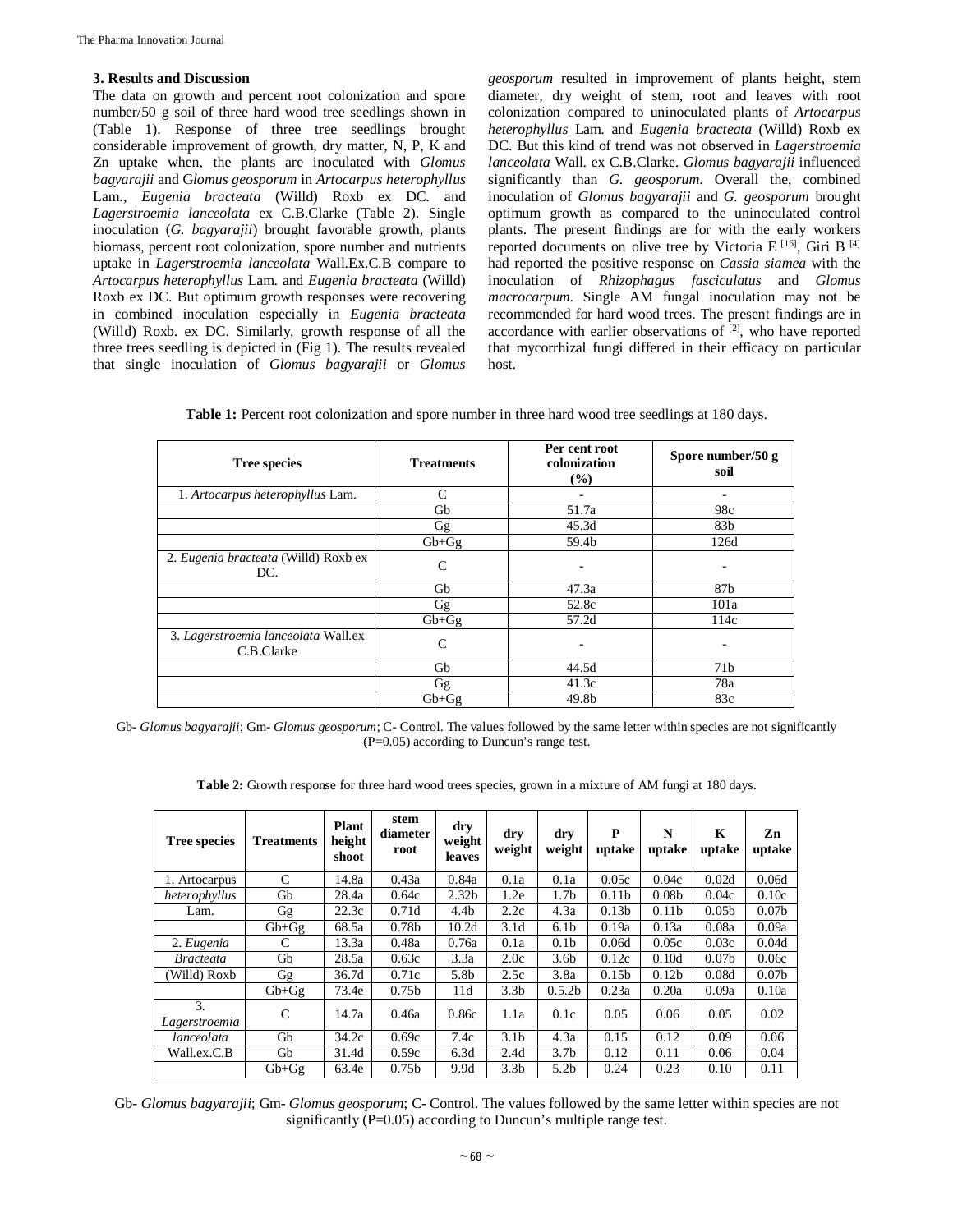





**Fig 1:** Showing the Growth response for three hard wood trees species, grown in a mixture of AM fungi on 1. *Artocarpus heterophyllus* Lam., 2 .*Eugenia bracteata* (Willd) Roxb ex DC., 3..*Lagerstroemia lanceolata* Wall. ex C.B.Clarke